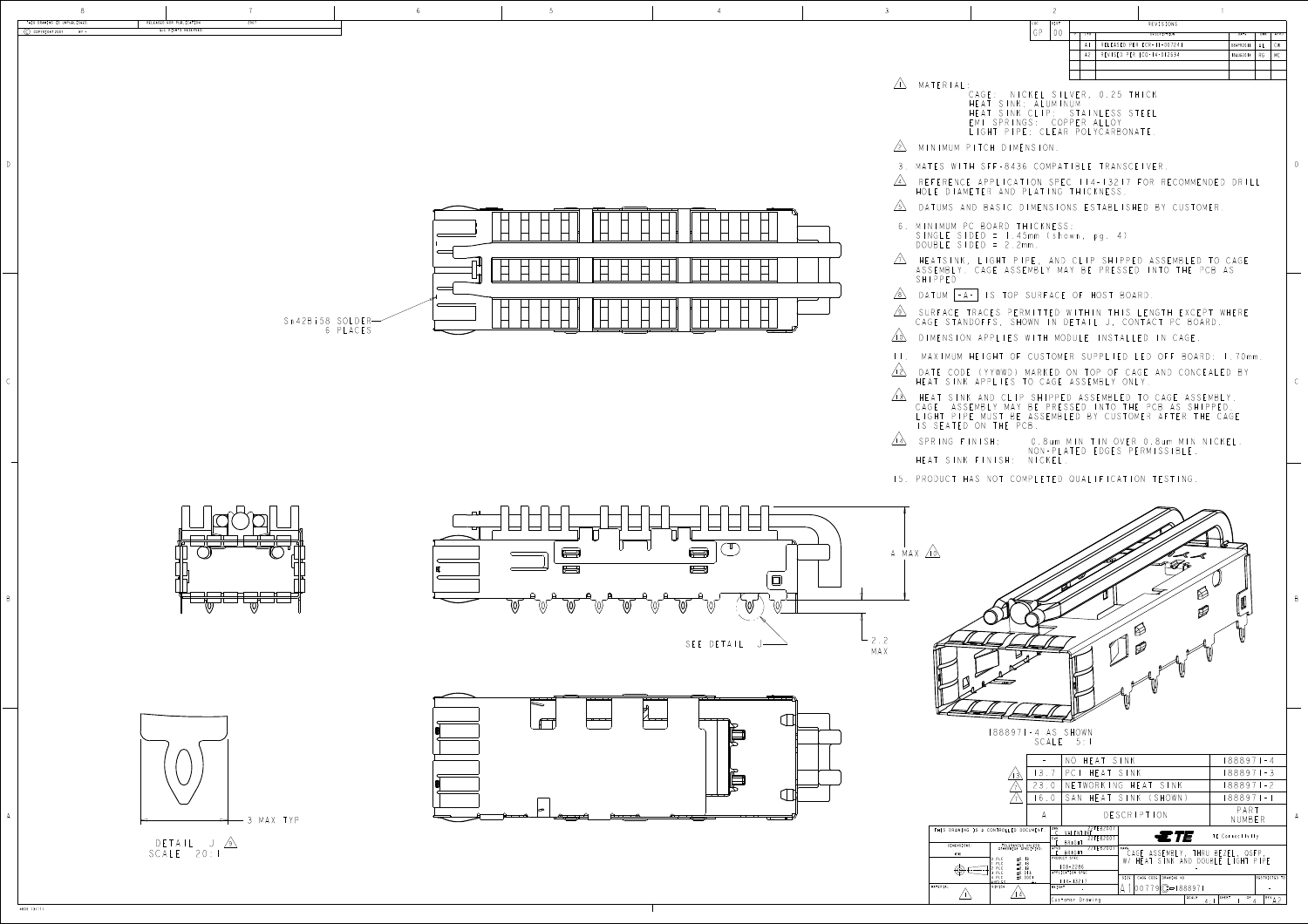

B

|               | AWING IS A CONTROLLED DOCUMENT.                                                              | EB200<br>DWN<br>VALENT<br>- I N.F<br>22FEB2007<br><b>CHK</b><br><b>BRIGHT</b> | $\epsilon$ <i>TE</i><br>TE Connectivity                                                              |  |  |
|---------------|----------------------------------------------------------------------------------------------|-------------------------------------------------------------------------------|------------------------------------------------------------------------------------------------------|--|--|
| NSIONS:<br>mm | TOLERANCES UNLESS<br>OTHERWISE SPECIFIED:                                                    | 22FEB2007<br>APVD<br>BRIGHT                                                   | NAME<br>CAGE ASSEMBLY, THRU BEZEL, QSFP                                                              |  |  |
|               | $\pm 0.13$<br>0 PLC<br>±0.13<br>PLC.<br>$\pm 0.13$<br>PLC<br>±0.013<br>PLC<br>PLC<br>±0.0001 | PRODUCT SPEC<br>$108 - 2286$<br>APPLICATION SPEC                              | HEAT SINK AND DOUBLE LIGHT<br>$P$   $P$ $F$<br>W<br>CAGE CODE<br>RESTRICTED TO<br>SIZE<br>DRAWING NO |  |  |
|               | <b>ANGLES</b><br><b>FINISH</b>                                                               | $14 - 13217$<br>WEIGHT                                                        | $ 00779 C - 188897 $                                                                                 |  |  |
|               |                                                                                              | Customer Drawing                                                              | SCALE<br>SHEET<br>REV,<br>0F<br>л.                                                                   |  |  |

|                              | ⌒    |   |            |                          |      |      |      |
|------------------------------|------|---|------------|--------------------------|------|------|------|
| LOC.<br>$\cap$ $\cap$<br>$-$ | DIST | D | <b>LTR</b> | REVISIONS<br>DESCRIPTION | DATE | DWN  | APVD |
|                              |      |   | $\sim$     | SEE SHEET I              |      | $\,$ |      |
|                              |      |   |            |                          |      |      |      |
|                              |      |   |            |                          |      |      |      |
|                              |      |   |            |                          |      |      |      |
|                              |      |   |            |                          |      |      |      |

4805 (3/11)

|              | $\,8\,$                                                        |                                                  | 7    | $6\overline{6}$ |                                  |
|--------------|----------------------------------------------------------------|--------------------------------------------------|------|-----------------|----------------------------------|
|              | THIS DRAWING IS UNPUBLISHED.<br>$(C)$ COPYRIGHT 2007<br>$BY -$ | RELEASED FOR PUBLICATION<br>ALL RIGHTS RESERVED. | 2007 |                 |                                  |
| $\mathbb{D}$ |                                                                |                                                  |      |                 | $\leq$<br><b>SFZ</b>             |
| $\mathsf C$  |                                                                |                                                  |      |                 | $\overline{\pi}$<br>$\mathbb{D}$ |
| $\,$ B       |                                                                |                                                  |      |                 |                                  |
| A            |                                                                |                                                  |      |                 |                                  |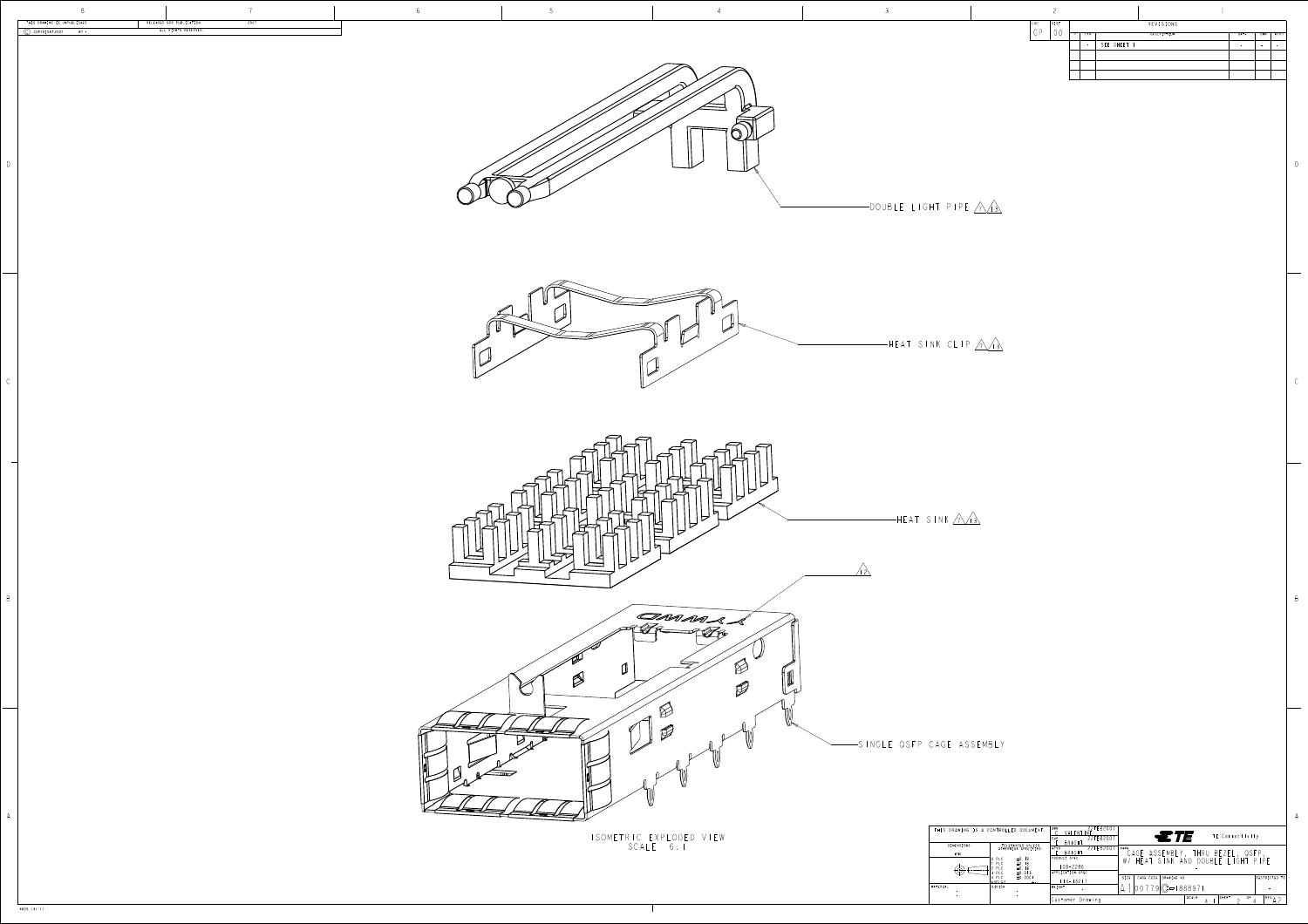B

B

|                      | AWING IS A CONTROLLED DOCUMENT.                                         | 22FEB2001<br>DWN<br>VALENT<br>22FEB2007<br>CHK   | STE<br>TE Connectivity                           |  |  |  |  |
|----------------------|-------------------------------------------------------------------------|--------------------------------------------------|--------------------------------------------------|--|--|--|--|
| <b>NSIONS:</b><br>mm | TOLERANCES UNLESS<br>OTHERWISE SPECIFIED:                               | <b>BRIGHT</b><br>22FEB2007<br>APVD<br>BRIGH1     | NAME<br>CAGE ASSEMBLY, THRU BEZEL, QSFP          |  |  |  |  |
|                      | ±0.13<br>PLC<br>PLC<br>$\pm 0.13$<br>PLC<br>$\pm 0.13$<br>±0.013<br>PLC | PRODUCT SPEC<br>$108 - 2286$<br>APPLICATION SPEC | HEAT SINK AND DOUBLE LIGHT PIPE<br>W/            |  |  |  |  |
|                      | 4 PLC<br>±0.0001<br>ANGLES<br>FINISH                                    | $14 - 13217$<br>WEIGHT                           | CAGE CODE<br>RESTRICTED TO<br>SIZE<br>DRAWING NO |  |  |  |  |
|                      |                                                                         | $\sim$                                           | $ 00779 C - 188897 $<br>SCALE                    |  |  |  |  |
|                      |                                                                         | Customer Drawing                                 | SHEET<br>OF<br>$REV_A$<br>$\Delta$ .             |  |  |  |  |



4805 (3/11)





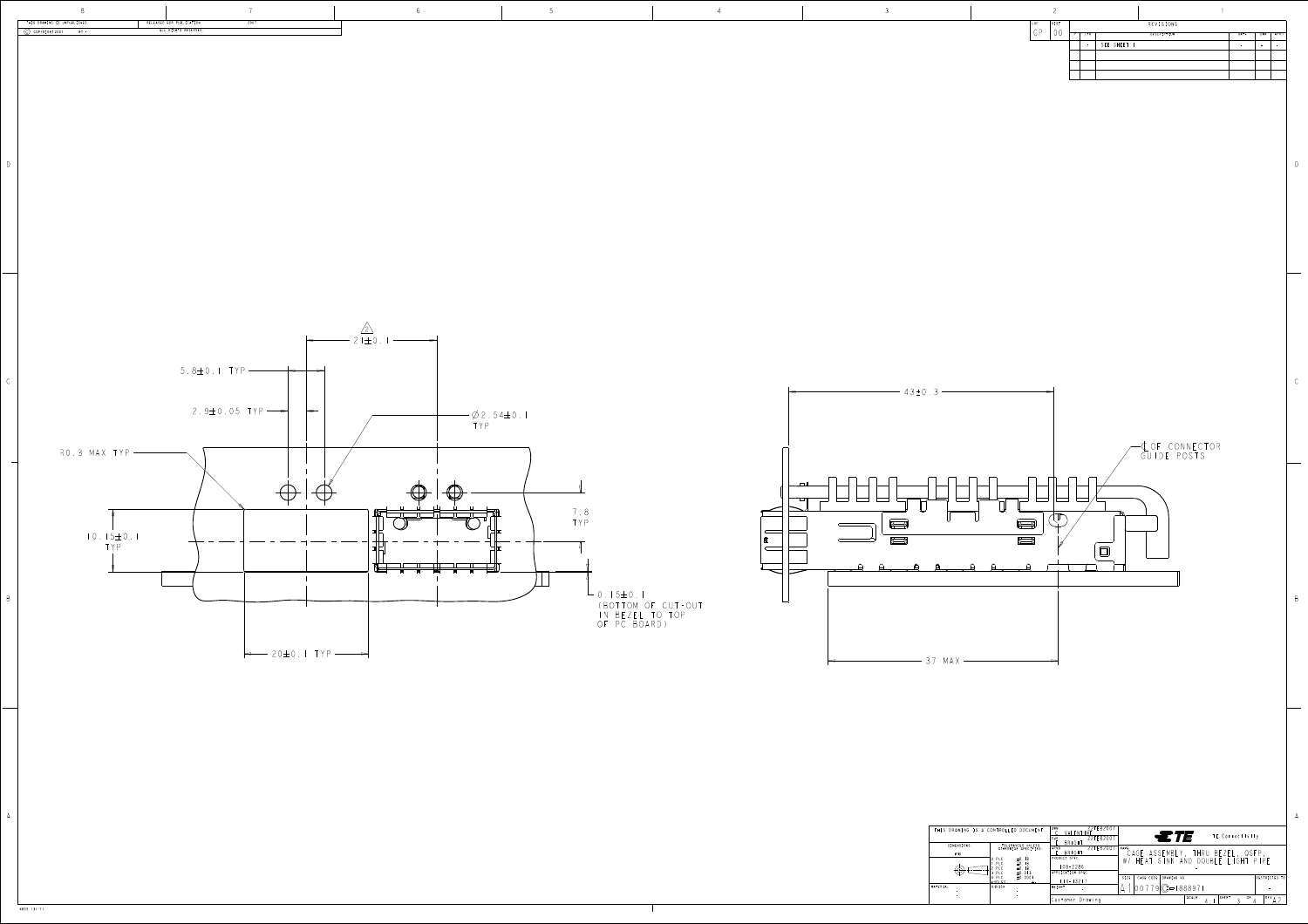B





| CONTROLLED DOCUMENT.                                                                                                             | DWN<br>22FEB200<br>VALENT<br>-N F<br>22FEB2007<br>CHK<br>BRIGHT                 | <b>NOTE</b><br>TE Connectivity                                                       |
|----------------------------------------------------------------------------------------------------------------------------------|---------------------------------------------------------------------------------|--------------------------------------------------------------------------------------|
| TOLERANCES UNLESS<br>OTHERWISE SPECIFIED:<br>$\pm 0.13$<br><b>PLC</b><br>PLC<br>$\pm 0.13$<br>PLC<br>$\pm 0.13$<br>PLC<br>±0.013 | 22FEB2007<br>APVD<br>BRIGHT<br>PRODUCT SPEC<br>$108 - 2286$<br>APPLICATION SPEC | <b>NAME</b><br>CAGE ASSEMBLY, THRU BEZEL, QSFP<br>W/ HEAT SINK AND DOUBLE LIGHT PIPE |
| $\pm 0.0001$<br>4 PLC<br>ANGLES<br>FINISH                                                                                        | $114 - 13217$<br>I WE I GHT                                                     | DRAWING NO<br>CAGE CODE  <br>RESTRICTED TO<br>SIZE<br>$[00779]$ $C = 1888971$        |
|                                                                                                                                  | Customer Drawing                                                                | SCALE<br>SHEET<br>OF<br>REV,<br>$\mathbf{\Delta}$ .                                  |

4805 (3/11)